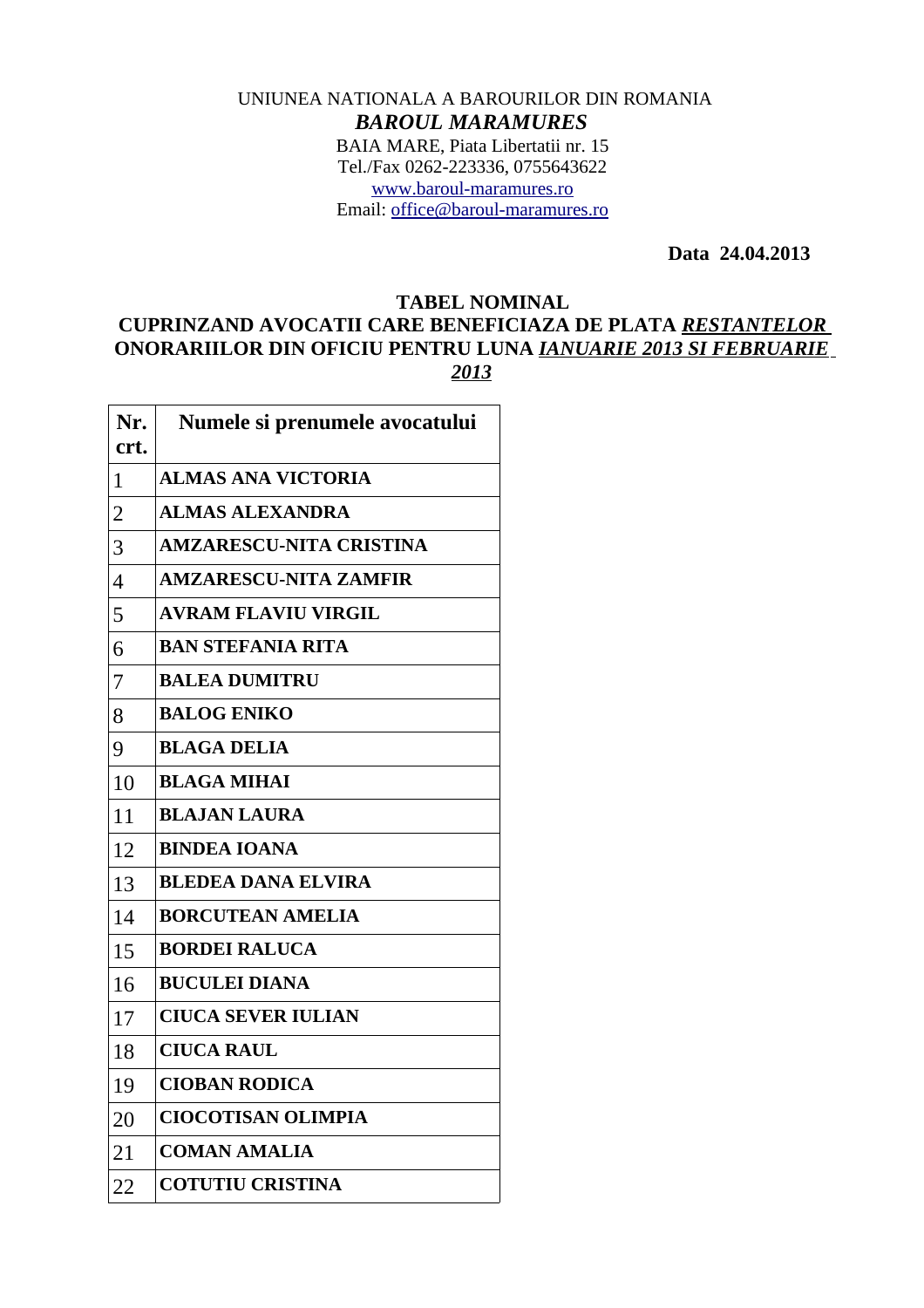| 23 | <b>COSTENAR SONIA</b>        |
|----|------------------------------|
| 24 | DEHENES-SILVESTER ANGELICA   |
| 25 | <b>DENES MARIA ANASTASIA</b> |
| 26 | <b>DRAGOMIR IULIANA</b>      |
| 27 | <b>FARCAS CLAUDIA</b>        |
| 28 | <b>FARCAS MADALINA</b>       |
| 29 | <b>GIURGIU ADRIAN</b>        |
| 30 | <b>GIURGIU LIANA</b>         |
| 31 | <b>GRAD OVIDIU</b>           |
| 32 | <b>GORON ANAMARIA</b>        |
| 33 | <b>HOTEA NELICA</b>          |
| 34 | <b>HORGOS RAZVAN</b>         |
| 35 | <b>IACOB DIANA</b>           |
| 36 | <b>IACOB NATALIA</b>         |
| 37 | <b>ILUTI ALINA</b>           |
| 38 | <b>INDRE TIMEA</b>           |
| 39 | <b>IUSCO VIORICA</b>         |
| 40 | <b>LEONTE CORNELIA</b>       |
| 41 | <b>LIBOTEAN IONELA</b>       |
| 42 | <b>LUPSE MARINELA</b>        |
| 43 | <b>MARIS ALEXANDRA</b>       |
| 44 | <b>MAROZSAN RALUCA</b>       |
| 45 | <b>MIC SINZIANA LUIZA</b>    |
| 46 | <b>MIHALCA DELIA</b>         |
| 47 | <b>MIHALI ANISOARA</b>       |
| 48 | <b>MOLDOVAN RODICA</b>       |
| 49 | <b>MOTOC ANDRADA</b>         |
| 50 | <b>NASUI RODICA</b>          |
| 51 | <b>NEGULESCU SIMINA</b>      |
| 52 | <b>OLAR IULIA</b>            |
| 53 | <b>ONITA IVASCU ADRIAN</b>   |
| 54 | PETRAN MANUELA               |
| 55 | <b>POP PETRE</b>             |